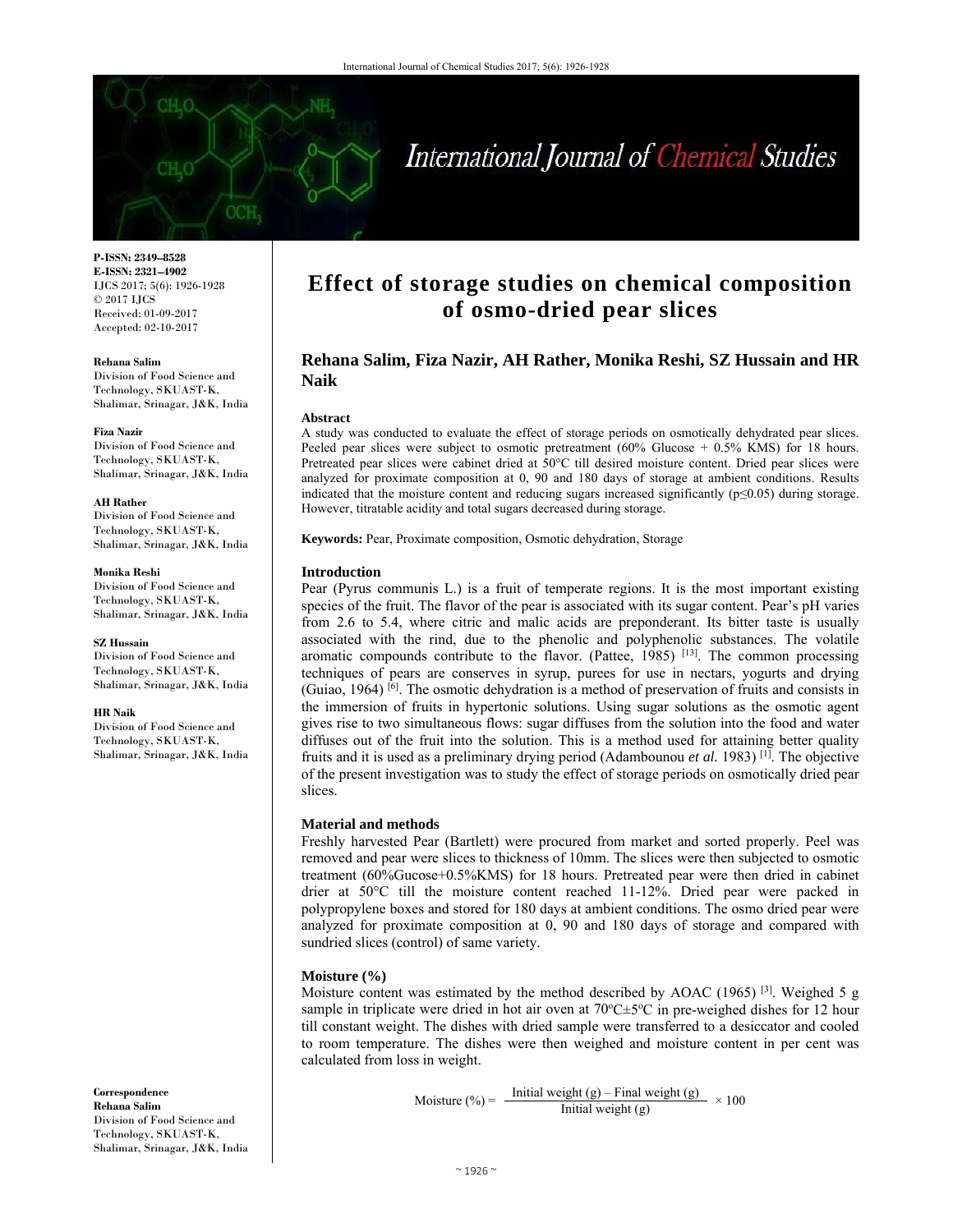#### **Titratable Acidity (%)**

The titratable acidity was estimated by titrating 5 ml of sample against 0.1N NaOH solution using phenolphthalein as an indicator. The acidity was calculated and expressed as per cent anhydrous malic acid (FAO, 2001)<sup>[5]</sup>.

#### **Reducing sugars (%)**

Reducing sugars were estimated by phenol sulphuric acid method (Dubois *et al.,* 1956) [4]. Ground pear 100 mg was hydrolysed by keeping in boiling water bath for 3 hrs with 5 ml of 2.5N HCl and cooled to room temperature. The solution was neutralized with solid  $Na<sub>2</sub>CO<sub>3</sub>$  until the effervescence ceased and the volume was made up to 100 ml with distilled water the contents were then centrifuged at 8000 rpm for 30 min at 27°C. 1 ml of supernatant was diluted to 100 ml with distilled water. About 1 ml diluted sample was transferred in test tube and 1ml of 5 per cent phenol, 5 ml of concentrated sulphuric acid was added. The mixture was shaken well and kept in water bath maintained at 30 °C for 20 min. The absorbance of the solution was measured at 490 nm in spectrophotometer. Reducing sugar in test sample was calculated using standard graph prepared with standard solution of glucose.

#### **Total sugars (%)**

Total sugars were determined by the methods described by Ranganna (1986) [14] with slight modifications. To a known quantity of sample (10 ml or 10 g), 10 ml of 45% lead acetate solution was added and after 15 to 20 min, 5 g potassium oxalate was mixed. The content was filtered through Whatman No. 41 filter paper and the volume of the filtrate was made up to 100 ml with water. 75 ml of this filtrate was titrated against Fehling's solutions A and B (5 ml each) using methylene blue as indicator. The remaining 25 ml filtrate was mixed with 5 ml conc. HCl and kept overnight. It was then, neutralized with 10% NaOH solution using phenolphthalein as an indicator. The volume of this pink coloured solution was made up to 75 ml and then, titrated against Fehling's solutions A and B (5 ml each).

% Total sugar (as invert sugars) = 
$$
\frac{0.05 \times V_1 \times V_2 \times 100}{T_2 \times W \times 25}
$$

Where,

 $V_1$  = Volume of the extract made up to 100 ml,  $V_2$  = volume made up after neutralization,  $T_1$  = 1st titre value;

 $T_2$  = 2nd titre value,  $W$  = weight of sample taken.

#### **Results and discussion**

The results for moisture, titratable acidity, reducing sugars and total sugars at storage periods of 0, 90 and 180 days are presented in table 1. Analysis of data revealed that storage periods significantly influenced the moisture content of osmodried pear slices during ambient storage period of 180 days. Highest mean moisture content of 13.46 per cent was recorded in sundried pear slices from treatment  $T_1$  (control) and the lowest 12.74 per cent in peeled slices from treatment T2 (60% Glucose+0.5% KMS) cabinet dried at 50°C. Moisture content increased significantly with the increase of storage periods. Initially mean moisture content of 11.40 per cent was recorded at 0 days of storage which increased to 12.59 and 15.32 per cent at 90 and 180 days of storage. Interaction effect between storage periods and treatments was also found to be significant. However maximum moisture content of 15.93 per cent was recorded from treatment  $T_1$  at 180 days of storage and minimum of 11.00 per cent was recorded from treatment  $T<sub>2</sub>$  at 0 days of storage. Increase in moisture content during storage might be due to hygroscopic nature of the product and ingress of air and vapours through packaging material. The results are in agreement with Sra *et al.* (2014) [17] who reported an increase in moisture content during storage of dried carrots. Similar results were reported by Sharma *et al.* (1991) [16] in apple rings and Sharma *et al.* (2000) [15] in osmo-dried apricot.

The storage periods did not influence significantly the titratable acidity of osmo-dried pear slices during ambient storage period of 180 days. Maximum titratable acidity 0.51 per cent was recorded in sundried pear slices from treatment  $T_1$  (control) and minimum 0.45 per cent in peeled pear slices from treatment  $T_2$  (60% Glucose+0.5% KMS) cabinet dried at 50°C. Titratable acidity of pear slices decreased with the increase in storage periods. Initially mean titratable acidity of 0.53 per cent was recorded at 5 days of storage which decreased to 0.49 and 0.42 per cent at 90 and 180 days of storage. Interaction effect between storage periods and pretreatments was found to be non-significant. However maximum titratable acidity of 0.57 per cent was recorded from treatment  $T_1$  at 0 days of storage and minimum of 0.40 per cent was recorded from treatment  $T_2$  at 180 days of storage.

| Treatments \<br><b>Storage</b> | Moisture $(\% )$ |         |         |       | Titratable acidity (%) |         |         |             | Reducing sugars $(\% )$ |         |         |            | Total sugars (%) |         |         |       |
|--------------------------------|------------------|---------|---------|-------|------------------------|---------|---------|-------------|-------------------------|---------|---------|------------|------------------|---------|---------|-------|
|                                | 0 <sub>d</sub>   | 90 d    | 180 d   | Mean  | 0 <sub>d</sub>         | 90 d    | 180d    | <b>Mean</b> | 0 <sub>d</sub>          | 90 d    | 180 d   | Mean       | d                | 90 d    | 180 d   | Mean  |
|                                | $(S_1)$          | $(S_2)$ | $(S_3)$ |       | $(S_1)$                | $(S_2)$ | $(S_3)$ |             | $(S_1)$                 | $(S_2)$ | $(S_3)$ |            | $(S_1)$          | $(S_2)$ | $(S_3)$ |       |
| $T_1$ (control)                | 11.80            | 12.67   | 15.93   | 13.46 | 0.57                   | 0.52    | 0.45    | 0.51        | 33.55                   | 34.84   | 34.98   | 34.4548.75 |                  | 47.13   | 46.95   | 47.61 |
| $T_2$ (Glucose +<br>$KMS)*$    | 11.00            | 12.52   | 14.72   | .74   | 0.50                   | 0.47    | 0.40    | 0.45        | 34.80                   | 35.75   | 36.93   | 35.8249.56 |                  | 49.34   | 47.60   | 48.83 |
| Mean                           | 11.40            | 12.59   | 15.32   |       | 0.53                   | 0.49    | 0.42    |             | 35.17                   | 35.29   | 35.95   |            | 49.15            | 48.23   | 47.27   |       |
| CD $p \le 0.05$                |                  |         |         |       |                        |         |         |             |                         |         |         |            |                  |         |         |       |
| Storage $(S)$                  | 0.14             |         |         |       | <b>NS</b>              |         |         |             | 0.09                    |         |         |            | 0.08             |         |         |       |
| Treatment (T)                  | 0.11             |         |         |       | <b>NS</b>              |         |         |             | 0.07                    |         |         |            | 0.06             |         |         |       |
| $S \times T$                   | 0.20             |         |         |       | NS                     |         |         |             | 0.17                    |         |         |            | NS               |         |         |       |

**Table 1:** Effect of storage periods on moisture, titratable acidity, reducing sugars and total sugars of osmodried pear slices.

Decrease in titratable acidity might be due to utilization of acids for conversion of non-reducing sugars to reducing sugars. Kaushik (1997)<sup>[8]</sup> also reported that the conversion of acids into sugars resulted in lowering the acidity during

storage and this decrease might be due to chemical interaction between organic constituents of the fruit induced by the action of enzymes and storage temperature. Reduction of titratable acidity during osmosis have also been reported by Gupta